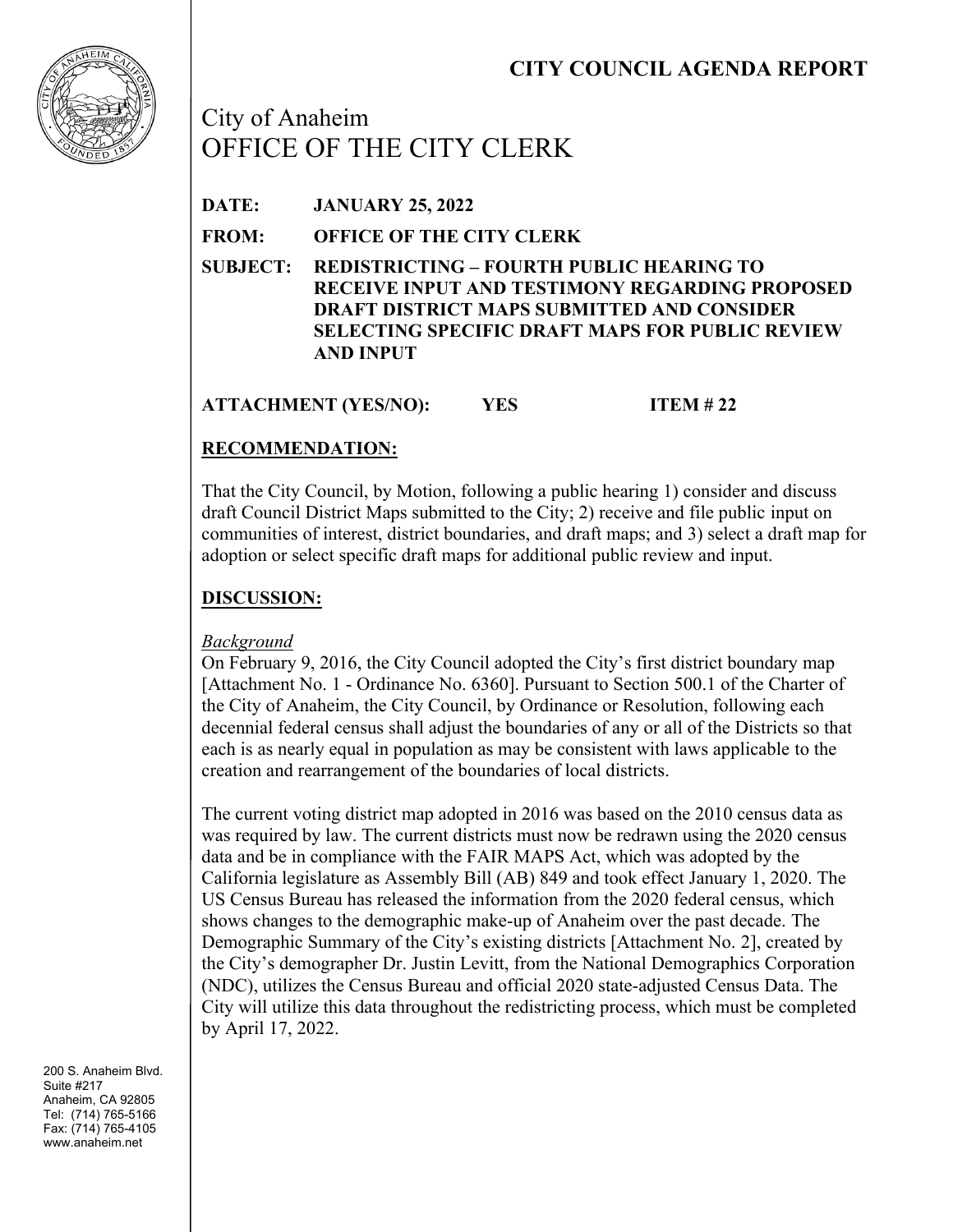Public Hearing – Redistricting January 25, 2022 Page 2 of 4

#### *First Set of Draft Maps*

The first set of draft district maps were presented to the City Council at the Public Hearing of November 2, 2021. The first set of draft district maps included six (6) public submittals and three (3) draft district boundary maps prepared by the City's demographer, based on the legal criteria outlined in previous public hearings and communities of interest as provided by the community at the Redistricting Community Meetings held in September 2021. Each of the proposed maps were posted as originally submitted by the submitter on the City's Redistricting webpage,

www.AnaheimRedistricting.org, for public access and review [Attachment No. 3].

# **Public Map Submittals**

| Map<br><b>Number</b> | Submitter/<br><b>District R Number</b>   | Population-<br><b>Balanced</b> | <b>Notes</b>   |
|----------------------|------------------------------------------|--------------------------------|----------------|
| 101                  | David Klawe                              | Yes                            |                |
| 102                  | David Klawe                              | Yes                            |                |
| 103                  | Anaheim Citizens Redistricting Committee | Yes                            |                |
| 107                  | Unidentified Submitter / DistrictR 70227 | Yes                            |                |
| 108                  | Unidentified Submitter / DistrictR 70258 | Yes                            |                |
| 109                  | Unidentified Submitter / DistrictR 70287 | $\overline{\phantom{0}}$       | Not Contiguous |

# **National Demographics Corporation Dr. Justin Levitt, City Demographer**

| Map<br><b>Number</b> | Submitter/<br>District R Number          | Population-<br><b>Balanced</b> | <b>Notes</b> |
|----------------------|------------------------------------------|--------------------------------|--------------|
| 104                  | <b>National Demographics Corporation</b> | Yes                            |              |
| $\overline{105}$     | <b>National Demographics Corporation</b> | Yes                            |              |
| $\overline{106}$     | <b>National Demographics Corporation</b> | Yes                            |              |

### *Community Meetings and Outreach*

Following the November 2, 2021 Public Hearing, seven (7) additional Redistricting Community Meetings were held during November and December 2021 at various locations across the City, including one (1) virtual meeting. The meetings provided the community an opportunity to provide feedback on draft maps submitted by the public and the demographic consultant that were presented at the November 2, 2021 Public Hearing, as well as a receive a presentation by the City's demographer, educating residents on the redistricting process and a demonstration of the mapping tools. The community was also encouraged to submit comments and any additional draft maps by December 30, 2021 for Council consideration at the January 11, 2022 Public Hearing (continued to January 25, 2022).

All presentation materials and public testimony received, as well as audio recording of each community meeting, were posted to the City's redistricting website, www.AnaheimRedistriciting.org, including a video recording of the community meeting held at the Downtown Community Center, as well as the Zoom Webinar.

Outreach and engagement efforts continued throughout this process to encourage community input and participation, announcement of community meetings/public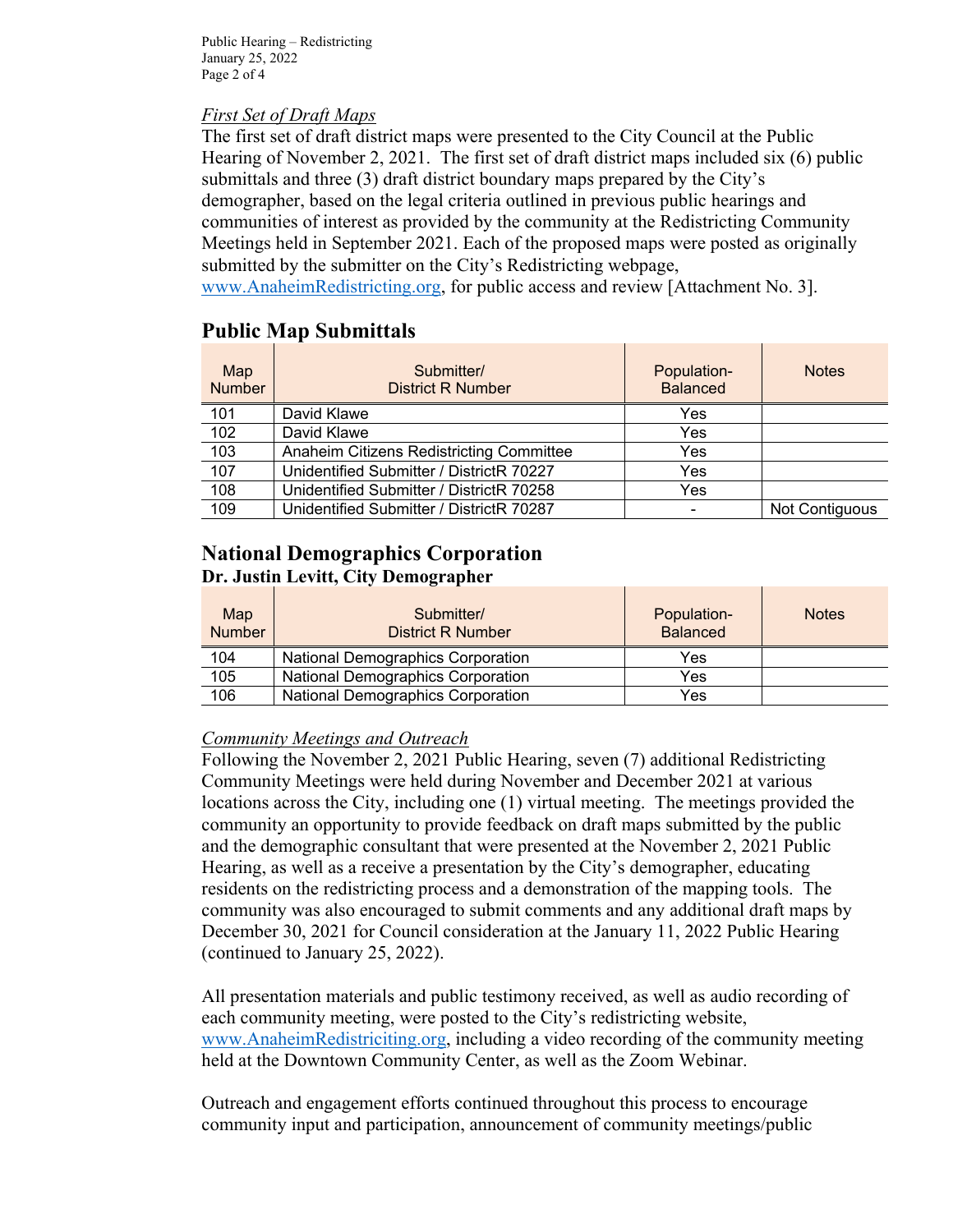Public Hearing – Redistricting January 25, 2022 Page 3 of 4

hearing opportunities, and accessibility to mapping tools. The Outreach Summary Report [Attachment No. 4] is a record of the community outreach and engagement implemented during this process. Key highlights from these communication/outreach efforts include:

- Email/phone contact with nearly 100 individuals and organizations to proactively outreach to key stakeholders, community leaders, and community-based organizations regarding redistricting related information, including announcement of upcoming community meetings and public hearing opportunities
- Dedicated Redistricting website, www.AnaheimRedistriciting.org, where extensive resources continue to be available for the public to learn about the redistricting process, access to meeting materials and information, mapping tools, and publication of submitted maps
- Public Messaging via Social Media, City's Website, Press Releases, Newsletters, Utility Bill Insert, and other public communications, in English and Spanish
- Notify Me Subscription Email campaign to subscribers to drive awareness of the redistricting effort and opportunities to participate in community meetings and public hearings

### *Community Testimony/Written Comments*

Included in the Outreach Report [Attachment No. 4] is public testimony received from members of the public during the series of community meetings regarding communities of interest and submitted draft maps. This information will be received and filed by the City Council and included as part of the official records of the redistricting process.

### *Second Set of Draft Maps*

The community was encouraged to submit proposed maps by December 30, 2021 for City Council consideration and discussion at the January 11, 2022 Public Hearing (continued to January 25, 2022). Nine (9) additional public maps were submitted utilizing the City's DistrictR/Maptitude Mapping Tools. Of the nine (9) submittals, a total of six (6) new maps were created by the City's demographer. Two (2) of the submittals were duplicate maps of a previous submittal and one (1) submittal was a communities of interest map. These proposed maps were also posted as originally submitted by the submitter on the City's Redistricting webpage, www.AnaheimRedistricting.org [Attachment No. 3].

| Map<br><b>Number</b> | Submitter/<br><b>District R Number</b>   | Population-<br><b>Balanced</b> | <b>Notes</b>   |
|----------------------|------------------------------------------|--------------------------------|----------------|
| 110                  | Unidentified Submitter / DistrictR 73847 |                                | Not Compact    |
| 111                  | Unidentified Submitter / DistrictR 75035 | Yes                            |                |
| 112                  | Unidentified Submitter / DistrictR 82772 |                                | Not Contiguous |
| 113                  | Unidentified Submitter / DistrictR 85207 | Yes                            |                |
| 114                  | Anaheim Now / DistrictR 86593            | Yes                            |                |
| 115                  | Unidentified Submitter / DistrictR 88372 | Yes                            |                |

## **Public Map Submittals**